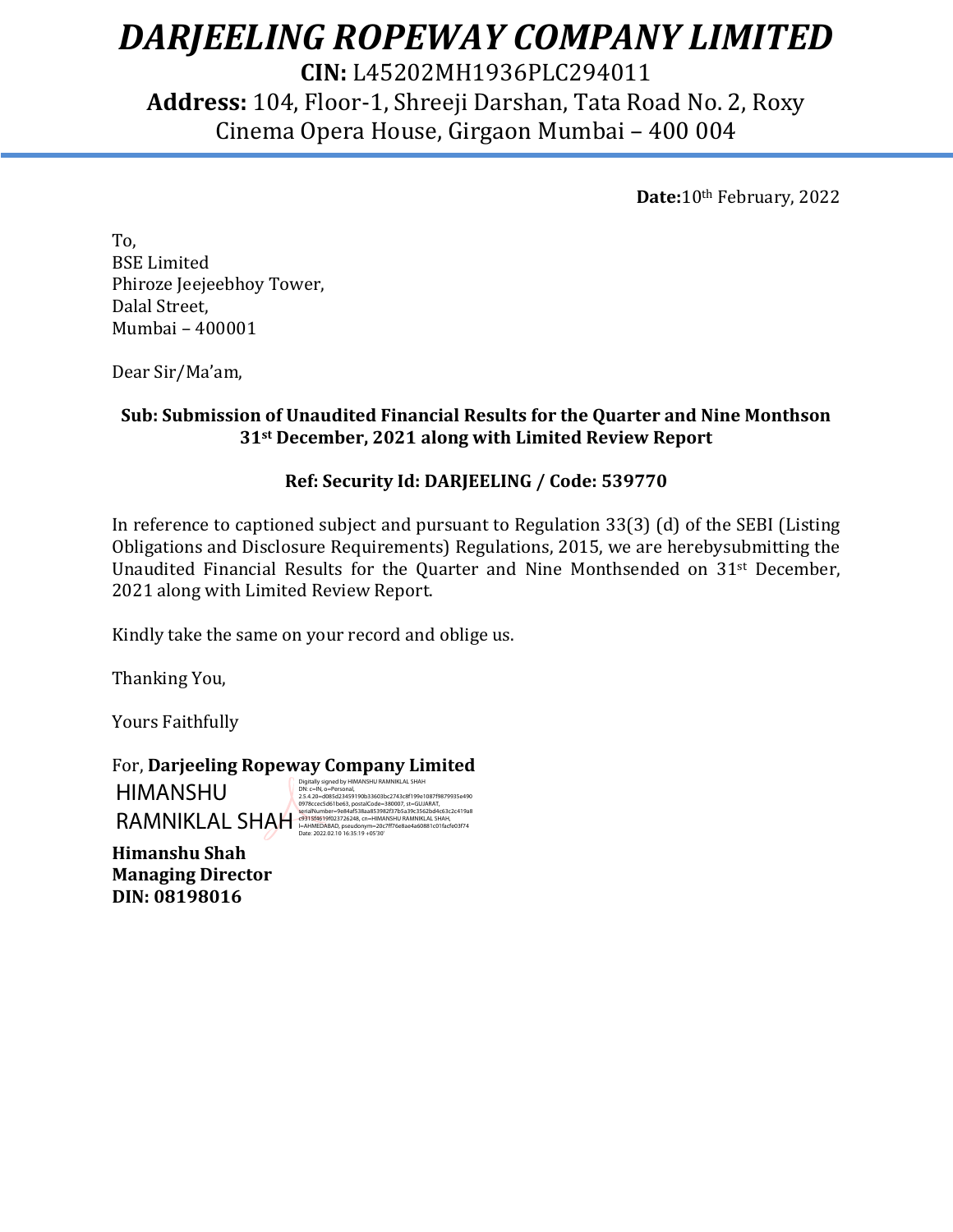# **DARJEELING ROPEWAY COMPANY LIMITED (CIN: L45202MH1936PLC294011)**

Registered Office: 104, Floor‐1, Shreeji Darshan, Tata Road No.2, Roxy Cinema Opera House, Girgaon, Mumbai ‐ 400004. Ph. No.: +91 6358262367, Email:‐ info@darjeelingropeway.com and Website:‐ www.darjeelingropeway.com

#### **Statement of Unaudited Financial Results for the Quarter and Nine Months ended December 31, 2021**

|                         |                                                                        |                      |                          |                  |                          |                          | in lakhs)         |
|-------------------------|------------------------------------------------------------------------|----------------------|--------------------------|------------------|--------------------------|--------------------------|-------------------|
|                         | Sr. Particulars                                                        | <b>Quarter Ended</b> |                          |                  | <b>Nine Months Ended</b> |                          | <b>Year Ended</b> |
| No.                     |                                                                        | 31-Dec-21            | 30-Sep-21                | 31-Dec-20        | 31-Dec-21                | 31-Dec-20                | 31-Mar-21         |
|                         |                                                                        | <b>Unaudited</b>     | <b>Unaudited</b>         | <b>Unaudited</b> | <b>Unaudited</b>         | <b>Unaudited</b>         | <b>Audited</b>    |
| 1                       | Income                                                                 |                      |                          |                  |                          |                          |                   |
|                         | (a) Revenue from Operations                                            |                      |                          |                  |                          |                          |                   |
|                         | (b) Other Income                                                       | 12.32                | (0.36)                   | 2.69             | 22.46                    | 11.65                    | 25.99             |
|                         | <b>Total Income</b>                                                    | 12.32                | (0.36)                   | 2.69             | 22.46                    | 11.65                    | 25.99             |
| $\overline{2}$          | <b>Expenses</b>                                                        |                      |                          |                  |                          |                          |                   |
|                         | (a) Employee benefit expenses                                          | 0.39                 | 0.26                     | 0.30             | 0.65                     | 1.20                     | 1.20              |
|                         | (b) Finance Cost                                                       | $\overline{a}$       | $\overline{\phantom{a}}$ | $\blacksquare$   | $\blacksquare$           | $\overline{\phantom{a}}$ | 18.36             |
|                         | (c) Depreciation expense                                               | 0.41                 | 0.42                     | 0.42             | 1.25                     | 1.26                     | 1.68              |
|                         | (d) Other expenses                                                     | 2.47                 | 0.20                     | 0.83             | 4.37                     | 1.15                     | 5.11              |
|                         | <b>Total Expenses</b>                                                  | 3.27                 | 0.88                     | 1.55             | 6.27                     | 3.61                     | 26.35             |
| 3                       | Profit/(loss) before tax (1 - 2)                                       | 9.05                 | (1.24)                   | 1.14             | 16.19                    | 8.04                     | (0.36)            |
| 4                       | <b>Tax Expense</b>                                                     |                      |                          |                  |                          |                          |                   |
|                         | (a) Current tax                                                        | 2.51                 | (0.26)                   | 0.06             | 4.50                     | 1.61                     | (0.07)            |
|                         | (b) Deferred tax                                                       | (1.66)               | 0.01                     | 0.31             | (1.62)                   | (1.29)                   | (0.09)            |
|                         | <b>Total Tax Expense</b>                                               | 0.85                 | (0.24)                   | 0.37             | 2.88                     | 0.32                     | (0.17)            |
| 5                       | Profit/(loss) for the period (3 - 4)                                   | 8.20                 | (1.00)                   | 0.77             | 13.31                    | 7.72                     | (0.53)            |
| 6                       | <b>Other Comprehensive Income</b>                                      |                      |                          |                  |                          |                          |                   |
| $\overline{\mathbf{z}}$ | Total Comprehensive income for the<br>period (5+6)                     | 8.20                 | (1.00)                   | 0.77             | 13.31                    | 7.72                     | (0.53)            |
| 8                       | Paid-up equity share capital (face value<br>10/- per share)            | 305.00               | 305.00                   | 305.00           | 305.00                   | 305.00                   | 305.00            |
| 9                       | Other equity                                                           |                      |                          |                  |                          |                          | 180.91            |
|                         | 10 Earnings per share () (not annualised<br>except for the year ended) |                      |                          |                  |                          |                          |                   |
|                         | - Basic EPS                                                            | 0.27                 | (0.03)                   | 0.03             | 0.44                     | 0.25                     | (0.02)            |
|                         | - Diluted EPS                                                          | 0.27                 | (0.03)                   | 0.03             | 0.44                     | 0.25                     | (0.02)            |
|                         | (See accompanying notes to the Financial<br>Results)                   |                      |                          |                  |                          |                          |                   |
|                         |                                                                        |                      |                          |                  |                          |                          |                   |

HIMANSHU RAMNIKLAL SHAH

Digitally signed by HIMANSHU RAMNIKLAL SHAH DN: c=IN, o=Personal, 2.5.4.20=d085d23459190b33603bc2743c8f199e108 7f9879935e4900978ccec5d61be63, postalCode=380007, st=GUJARAT, serialNumber=9e84af538aa853982f37b5a39c3562b d4c63c2c419a8c9315f4619f023726248, cn=HIMANSHU RAMNIKLAL SHAH, l=AHMEDABAD, pseudonym=20c7ff76e8ae4a60881c01facfe03f74 Date: 2022.02.10 16:35:37 +05'30'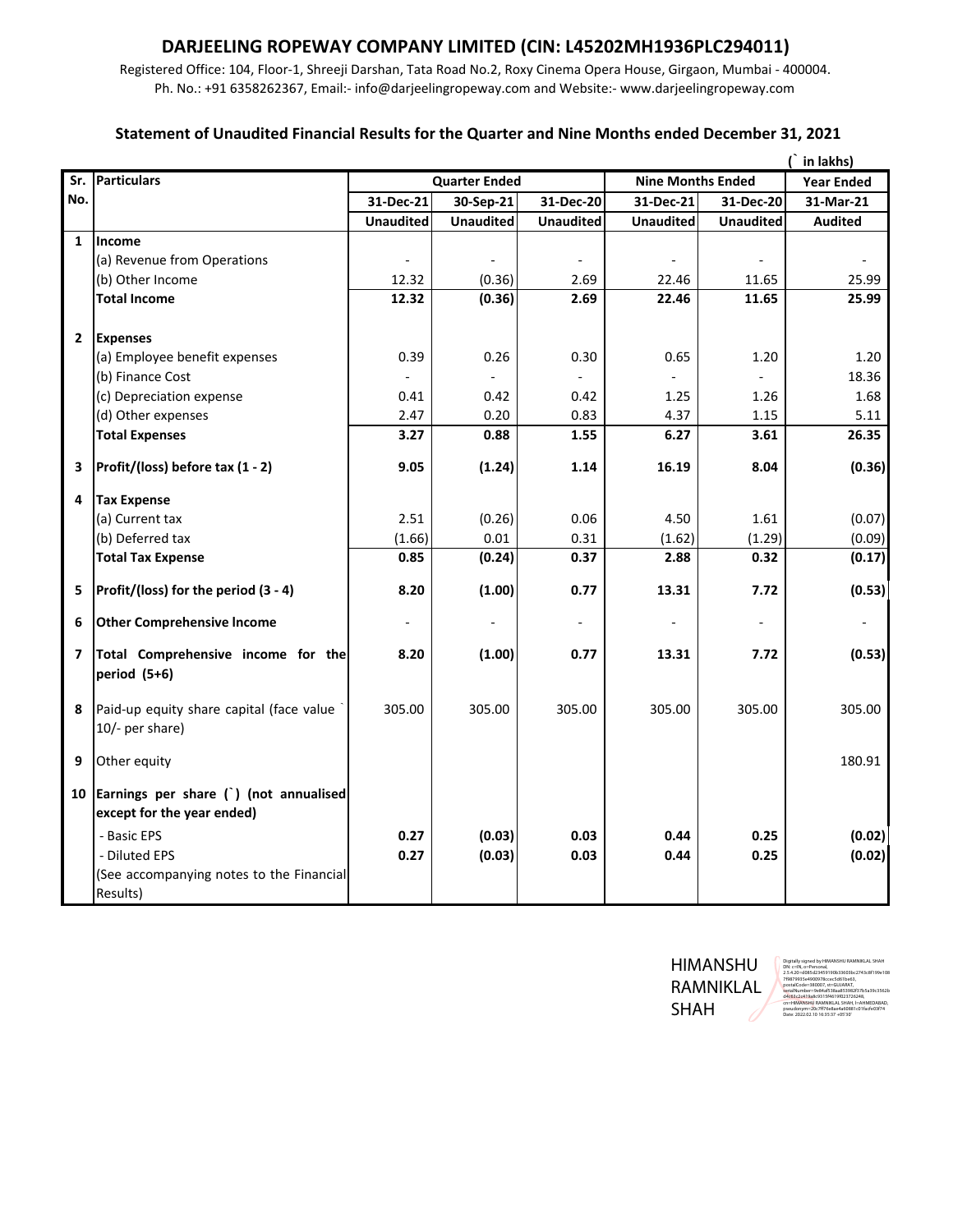### **DARJEELING ROPEWAY COMPANY LIMITED (CIN: L45202MH1936PLC294011)**

Registered Office: 104, Floor‐1, Shreeji Darshan, Tata Road No.2, Roxy Cinema Opera House, Girgaon, Mumbai ‐ 400004. Ph. No.: +91 6358262367, Email:‐ info@darjeelingropeway.com and Website:‐ www.darjeelingropeway.com

#### **Notes:**

- **1** The unaudited financial results were reviewed by the Audit Committee and have been considered and approved by the Board of Directors at their meeting held on February 10, 2022. The same have been subjected to Limited Review by the Statutory Auditors.
- **2** The financial results are extracted from the Audited Financial Statements of the Company which are prepared in accordance with Indian Accounting Standards ('Ind AS') as prescribed under section 133 of the Companies Act, 2013 ("the Act") read with relevant rules issued thereunder.
- **3** During the quarter and nine months ended December 31, 2021 the Company is operating in a single segment. Accordingly, segment wise reporting is not applicable.
- **4** The outbreak of Coronavirus disease (COVID‐19) pandemic globally and in India is causing significant disturbance and slowdown of economic activity. The Company is monitoring the impact of global health pandemic on its financial position and liquidity. The Company used the principles of prudence in applying judgements, estimates and assumptions based on the current estimates. The Company has considered wherever applicable the possible effects on the carrying amounts of loans, investments in property and receivables as on December 31, 2021. Based on the current indicators of future economic conditions, the management expects to recover the carrying amount of these assets in full without any loss. However, the impact of COVID 19 on the Company's Financial Statements may differ from that estimated as of the date of approval of these financial statement and management will continue to closely monitor any material changes to future economic conditions.
- **5** The figures for previous period have been regrouped / reclassified /restated wherever necessary to make them comparable with the current year's classification.
- **6** The results for the quarter and nine months ended December 31, 2021 are available on the BSE Limited website (URL: www.bseindia.com/corporates).

#### **For Darjeeling Ropeway Company Limited**

| <b>HIMANSHU</b><br>RAMNIKLAL SHAH | Digitally signed by HIMANSHU RAMNIKLAL SHAH<br>DN: c=IN. o=Personal.<br>2.54.20=085d23459190b33603bc2743c8f199e1087f9879935e4<br>900978ccec5d61be63.postalCode=380007.st=GUJARAT.<br>serialNumber=9e84af538aa853982f37b5a39c3562bd4c63c2c419<br>a8c9315f4619f023726248.cn=HIMANSHU RAMNIKLAL SHAH.<br>I=AHMEDABAD.<br>pseudonym=20c7ff76e8ae4a60881c01facfe03f74<br>Date: 2022.02.10 16:35:52 +05'30' |
|-----------------------------------|-------------------------------------------------------------------------------------------------------------------------------------------------------------------------------------------------------------------------------------------------------------------------------------------------------------------------------------------------------------------------------------------------------|
|-----------------------------------|-------------------------------------------------------------------------------------------------------------------------------------------------------------------------------------------------------------------------------------------------------------------------------------------------------------------------------------------------------------------------------------------------------|

Place: Ahmedabad Managing Director Communications and Managing Director Date: February 10, 2022 **Dines and September 2018** DIN: 08198016

**Himanshu Ramniklal Shah**